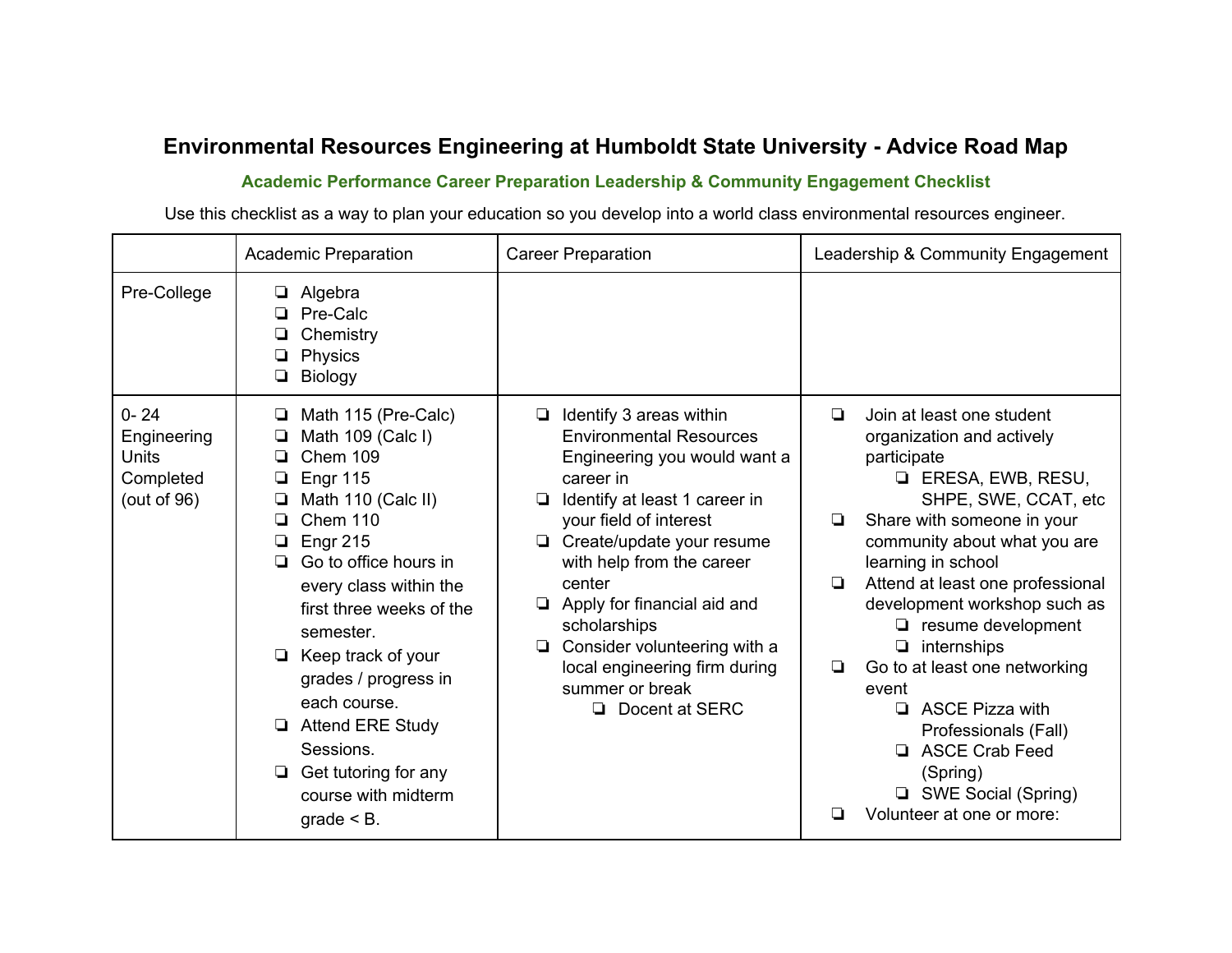|                                                                  | $\Box$ Meet with your advisor<br>at least once a<br>semester.<br>$\Box$ Sign up for<br>Supplemental<br>Instruction for Chemistry<br>and Biology courses.<br>Sign up for Academic<br>▫<br><b>Excellence Workshops</b><br>for Math courses.                                                                                                                                                                           |                                                                                                                                                                                                                                                                                                             | $\Box$ Day of Caring<br>□ Zero-Waste @ North<br><b>Country Fair</b><br><b>ERE Club Events</b><br>$\Box$ Consider taking practivistas for<br>ENGR 215 over the summer                                                                                                                                                                                                                 |
|------------------------------------------------------------------|---------------------------------------------------------------------------------------------------------------------------------------------------------------------------------------------------------------------------------------------------------------------------------------------------------------------------------------------------------------------------------------------------------------------|-------------------------------------------------------------------------------------------------------------------------------------------------------------------------------------------------------------------------------------------------------------------------------------------------------------|--------------------------------------------------------------------------------------------------------------------------------------------------------------------------------------------------------------------------------------------------------------------------------------------------------------------------------------------------------------------------------------|
| 24-48<br>Engineering<br><b>Units</b><br>Completed<br>(out of 96) | Math 210 (Calc III)<br>⊔<br><b>Bio 105</b><br>❏<br>Engr 210<br>❏<br>Engr 211<br>❏<br>Engr 225<br>❏<br>Engr 330<br>❏<br><b>Engr 351</b><br>❏<br>Go to office hours in<br>◻<br>every class within the<br>first three weeks of the<br>semester.<br>$\Box$ Keep track of your<br>grades / progress in<br>each course.<br>Attend ERE Study<br>Sessions.<br>$\Box$ Meet with your advisor<br>at least once a<br>semester. | $\Box$ Find out what you need to do<br>to get an Internship for next<br>summer<br>Investigate and apply to<br>Q.<br>Research Experience for<br>Undergraduates (REU)<br>$\Box$ Re-assess how well<br>engineering matches your<br>interests, goals and talents<br>Apply for financial aid and<br>scholarships | $\Box$ Participate in an ERE club<br>project<br>$\Box$ Participate in a campus<br>conversation or local<br>conversation revolving social<br>and political issues affecting you<br>and your community<br>$\Box$ Volunteer at one or more:<br>$\Box$ Day of Caring<br>□ Zero-Waste @ North<br><b>Country Fair</b><br><b>ERE Club Events</b><br>Consider becoming a RAMP<br>(Resementor |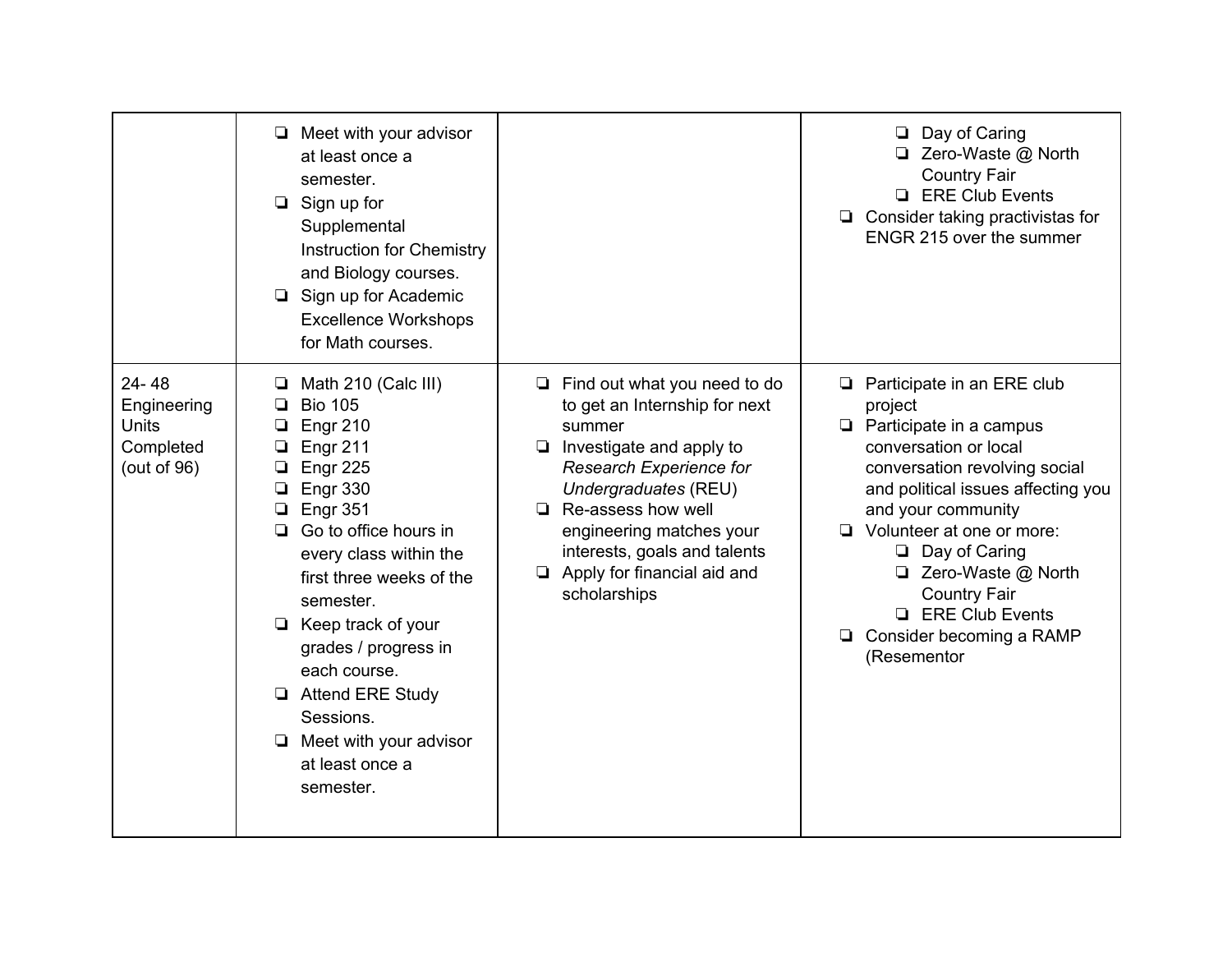| 48-72<br>Engineering<br><b>Units</b><br>Completed<br>(out of $96$ ) | Engr 322<br>❏<br>Engr 325<br>❏<br>Engr 331<br><b>Phyx 110</b><br>⊔<br><b>Engr 313</b><br>❏<br>Engr 326<br>Engr 333<br>❏<br><b>Science Elective</b><br>Go to office hours in<br>❏<br>every class within the<br>first three weeks of the<br>semester.<br>Keep track of your<br>❏<br>grades / progress in<br>each course.<br>Get tutoring for any<br>□<br>course with grade $<$ B.<br><b>Attend ERE Study</b><br>$\Box$<br>Sessions.<br>Meet with your advisor<br>at least once a<br>semester. | Create Linkedin profile<br>□<br>Apply for internships for next<br>$\Box$<br>summer<br>$\Box$ Investigate and apply to<br>Research Experience for<br>Undergraduates (REU)<br>$\Box$ Apply for financial aid and<br>scholarships<br>□ Consider campus leadership<br>positions<br><b>Q</b> HEIF<br><b>CCAT Engineering</b><br>Position.<br><b>CCAT Co-Director</b><br>❏.<br>$\Box$ AS representative | $\Box$ Assume 1-3 leadership roles:<br>$\Box$ Become a student<br>organization/team leader<br>Mentor a freshman<br>o.<br>Serve as a peer-mentor<br>❏<br>in RAMP or J.Navarro<br>Serve as a SHPE or<br>Learning Center tutor<br>Join the AS council<br>⊡<br>Serve as a student<br>$\Box$<br>representative on a<br><b>University Committee</b><br>Volunteer at one or more:<br>Day of Caring<br>Q.<br>□ Zero-Waste @ North<br><b>Country Fair</b><br><b>ERE Club Events</b><br>$\Box$ |
|---------------------------------------------------------------------|---------------------------------------------------------------------------------------------------------------------------------------------------------------------------------------------------------------------------------------------------------------------------------------------------------------------------------------------------------------------------------------------------------------------------------------------------------------------------------------------|---------------------------------------------------------------------------------------------------------------------------------------------------------------------------------------------------------------------------------------------------------------------------------------------------------------------------------------------------------------------------------------------------|--------------------------------------------------------------------------------------------------------------------------------------------------------------------------------------------------------------------------------------------------------------------------------------------------------------------------------------------------------------------------------------------------------------------------------------------------------------------------------------|
| 72-96<br>Engineering<br><b>Units</b><br>Completed<br>(out of 96)    | <b>Engr 416</b><br>Engr 440<br>Engr 410<br>⊔<br><b>Engr Design Elective 1</b><br>❏<br><b>Engr Design Elective 2</b><br>⊔<br><b>Engr Design Elective 3</b><br>Engr 492 - Capstone                                                                                                                                                                                                                                                                                                            | Update resume<br>Participate in interviewing<br>u<br>workshop<br>Attend career fairs and submit<br>□<br>resumes<br>Apply for jobs and/or graduate<br>school                                                                                                                                                                                                                                       | $\Box$ Assume 1-3 leadership roles:<br>Become a student<br>❏<br>organization/team leader<br>Mentor a freshman<br>⊡<br>Serve as a peer-mentor<br>in RAMP or J.Navarro<br>Serve as a SHPE or<br>o.<br>Learning Center tutor                                                                                                                                                                                                                                                            |